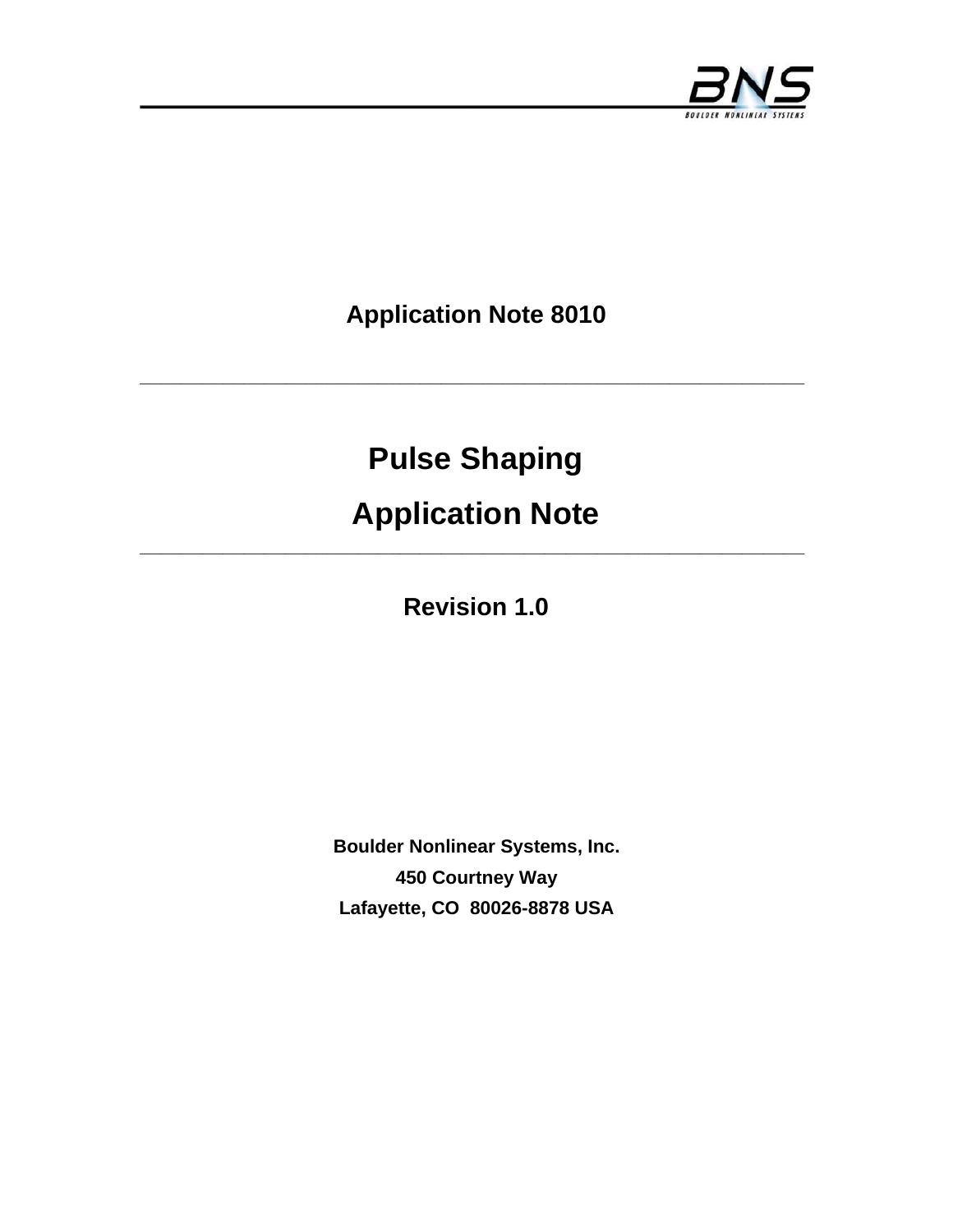

# **Shaping ultrafast optical pulses with liquid crystal spatial light modulators**

### **Why shape femtosecond laser pulses?**

Ultrashort pulses are routinely used to excite dynamic processes in quantum-mechanical systems. The shape of the temporal intensity envelope plays a large role in the excitation dynamics, and hence the outcome of the process. The ability to "coherently control" or drive an experiment with a shaped optical field is one of the most intriguing applications in the field of ultrafast phenomena today.

However, even if coherent control isn't the goal, there are pragmatic reasons to consider programmable pulse shape control when using femtosecond lasers. A pulse shaper provides the ultimate control in terms of dispersion and amplitude compensation. The pulse shaper can be used to ensure that the pulse delivered on target is precisely the desired pulse, e.g., it can effectively pre-compensate for dispersive optics. This is especially useful if the optical dispersion changes during the experiment as it can for example, in multiphoton microscopy.

#### **Multiphoton optical microscopy**

Multiphoton microscopy is, without doubt, one of the most desirable tools to have in a modern biological laboratory. It enables high-resolution, dynamic studies of biological systems. In these microscopes, image contrast is generated through any of a number of nonlinear optical processes: two photon absorption fluorescence (TPAF), second harmonic generation (SHG), third harmonic generation (THG), etc. In each case, the imaging efficiency depends on the width of the excitation pulse. Second order processes depend linearly on the pulsewidth (e.g., TPAF, SHG), while third order and higher processes depend nonlinearly on pulsewidth. The shorter the pulsewidth, the more efficient each of these processes becomes. A typical multiphoton microscope will need dispersion compensation on the order of 5000  $\mathrm{fs}^2$ , which is readily achieved with a pulse shaper. Objectives can account for 10 to 20% of this dispersion. Thus as soon as the objective is changed, the dispersion compensation will need to be re-optimized. A pulse shaping system accommodates this change in dispersion without the need for realignment.

### **Ultrafast pulse shaping - how it works**

How ultrafast laser pulses are shaped is fairly easy to understand from a qualitative point of view. If one realizes that an ultrashort pulse is composed of many frequencies of light, all of which sum coherently to create the temporal intensity envelope, then it is fairly easy to see that by removing frequencies or manipulating when frequencies arrive at a given point in space relative to one another, it is possible change the way these different frequencies interfere, and hence the temporal shape of the pulse.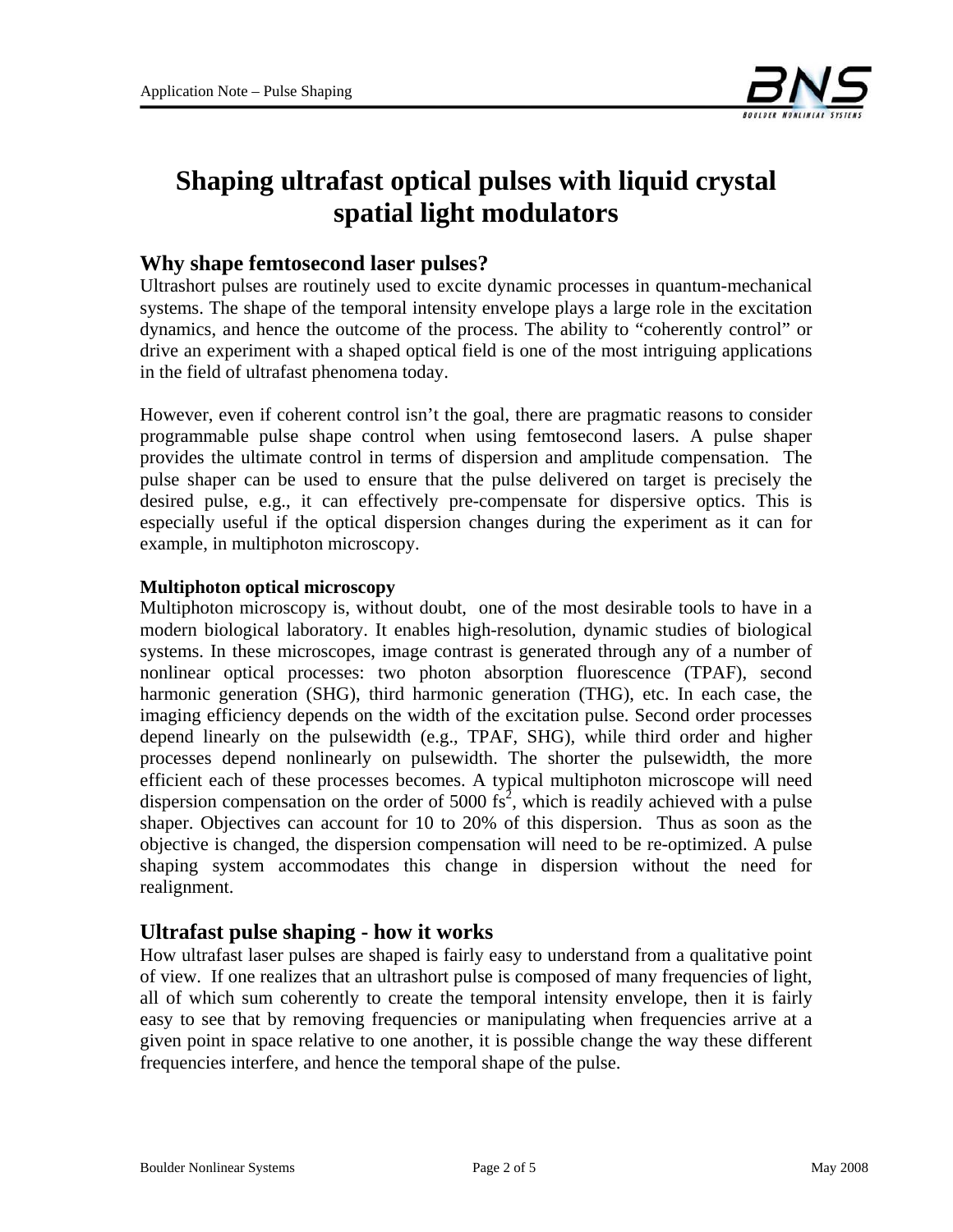

Pulse shaping is typically done in the frequency domain, as there are no electronics fast enough to allow for programmable control of the pulse in the temporal domain. In order to experimentally realize shaping in the frequency domain of a pulse, the apparatus shown Fig. 1 is often used [1]. Known variably as a "4-*f* line", "zero-dispersion line", or "Martinez stretcher", this apparatus makes use of the angular dispersion and a lens to access the frequency domain of the pulse. In the first part of the apparatus, the frequencies of the pulse are angularly dispersed by a diffraction grating (though any element that induces angular dispersion as a function of frequency will work). The angularly dispersed light is then collimated with a lens of focal length *f*, placed at one focal length from the grating. The lens serves two purposes: First, it spatially maps the frequency content of the pulse onto a plane (the Fourier plane, Figure 1), and second, it focuses each frequency. By now modulating the amplitude and/or phase of each frequency in this focal plane, the pulse shape in time will, ultimately, be modified. After modulation, the spectrum is then collected by a second lens,and imaged to a second diffraction grating, whereupon the frequencies once again interfere to create the pulse in time.

 So how is the modulation accomplished? It is quite easy to simply block certain frequencies of light in the Fourier plane to prevent them from combing with the rest of the spectrum. Often times, a more useful approach is to leave all of the spectrum in the pulse, but to change the *phase* of each frequency. In this manner, shaping pulses becomes a problem of creating programmable optical delay for each frequency of light in the pulse. For this, liquid crystal spatial light modulators are a superb choice.



Figure 1: Typical ultrashort laser pulse shaper layout. The spectrum is angularly dispersed and focused to a central focal plane. A modulator placed at this plane can now operate on the amplitude and phase of individual frequencies of the light pulse.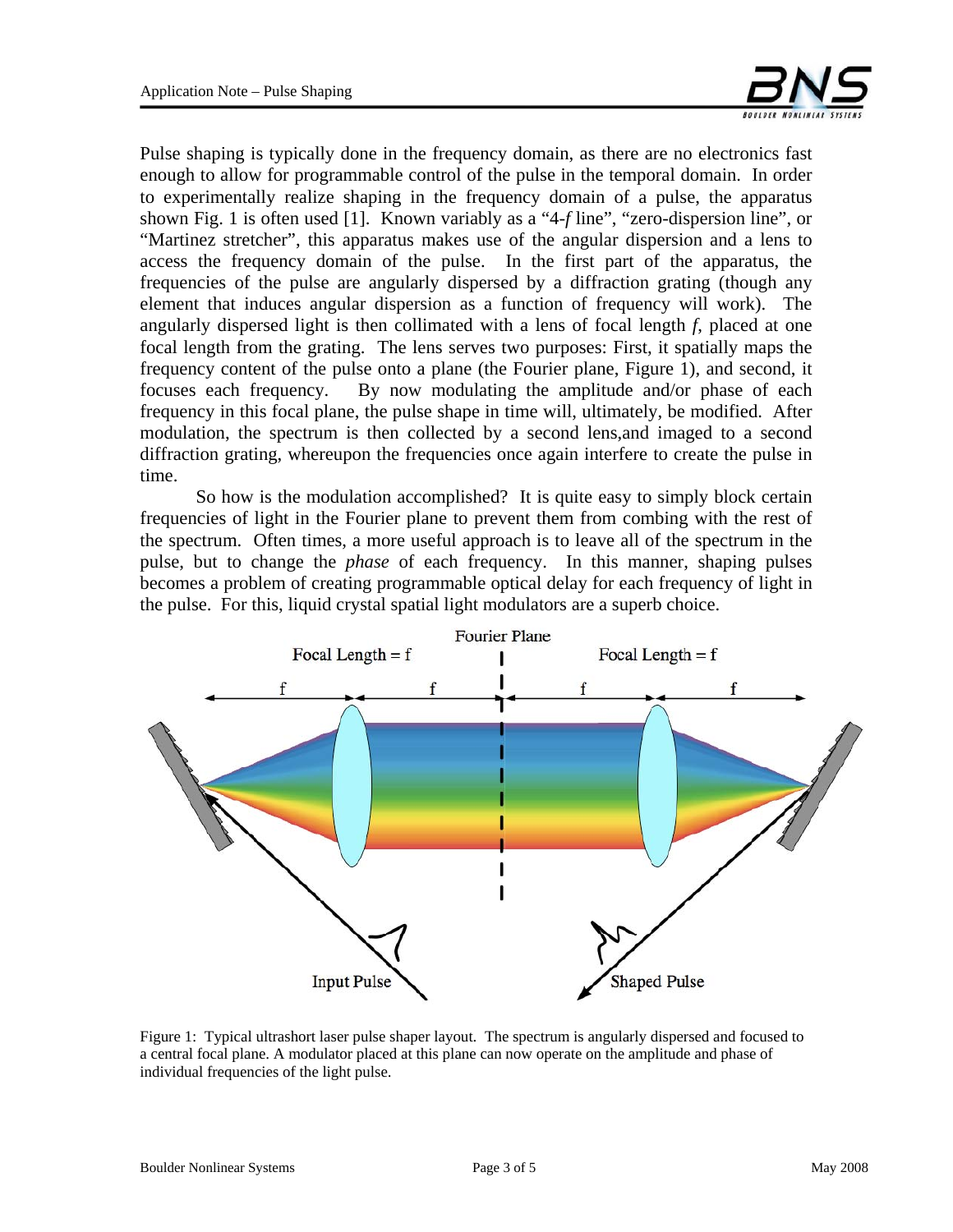

By placing a liquid crystal spatial light modulator in the Fourier plane of the apparatus shown in Fig. 1, one has the ability to alter the optical path length of each frequency of light, changing the spectral phase of the pulse. Because the temporal and spectral domains of an ultrashort pulse are related by a Fourier transform, changing the spectral phase allows the user to synthesize pulse shapes in the temporal domain.

## **Advantages of LC SLMs from BNS**

Liquid crystal spatial light modulators from Boulder Nonlinear Systems are an ideal device to use as the dynamic element in an ultrashort pulse shaping apparatus. The unique construction of these LC SLMs makes them very useful for several reasons. The reflective design of these SLMs makes it possible to use highly reflective coatings to achieve very good throughput. In typical cases, the devices will reflect up to 95% of the incident intensity, a very desirable situation when optical power is of concern to the experiment. Also, because the pixels sizes are very small (1.6 - 1.8 µm pitch), it is possible to write very accurate phase masks to the pulse. This is also advantageous because each frequency of light is over-sampled on the modulator, meaning there are multiple pixels on each of the focused frequencies. This allows one to use the LC SLM as a programmable diffractive optic to steer individual frequencies out of the aperture of the system, thereby allowing for amplitude modulation. By applying properly designed phase masks, it is possible to simultaneously modulate the amplitude and phase of the pulse with a single BNS LC SLM [2, 3, 4].

# **Compact, high-resolution pulse shaping geometries with BNS modulators**

When designing a pulse shaping apparatus, many parameters must be considered. Issues such as spectral resolution, spot size, degrees of freedom, efficiency, etc., must all be taken into account to design an appropriate pulse shaper for a given application. In addition, with lab space at a premium, one of the most desirable characteristics of a pulse shaper design is a small footprint on the optical table.

LC SLMs from BNS are an optimal choice for meeting all these design criteria - highresolution, high efficiency, compact pulse shaper designs are easily implemented[2-5]. Fig.2 illustrates a compact, grism-based pulse shaper developed at the Center for Microintegrated Optics for Advanced Bioimaging and Control (MOABC), located at the Colorado School of Mines [4]. Note that because the LC SLM is reflective, this pulse shaper is built in a folded geometry, thus reducing its size by a factor of 2 when compared to the traditional geometry shown in Fig. 1. The result is a pulse shaper with high spectral resolution, that has essentially the footprint of a dollar-bill!